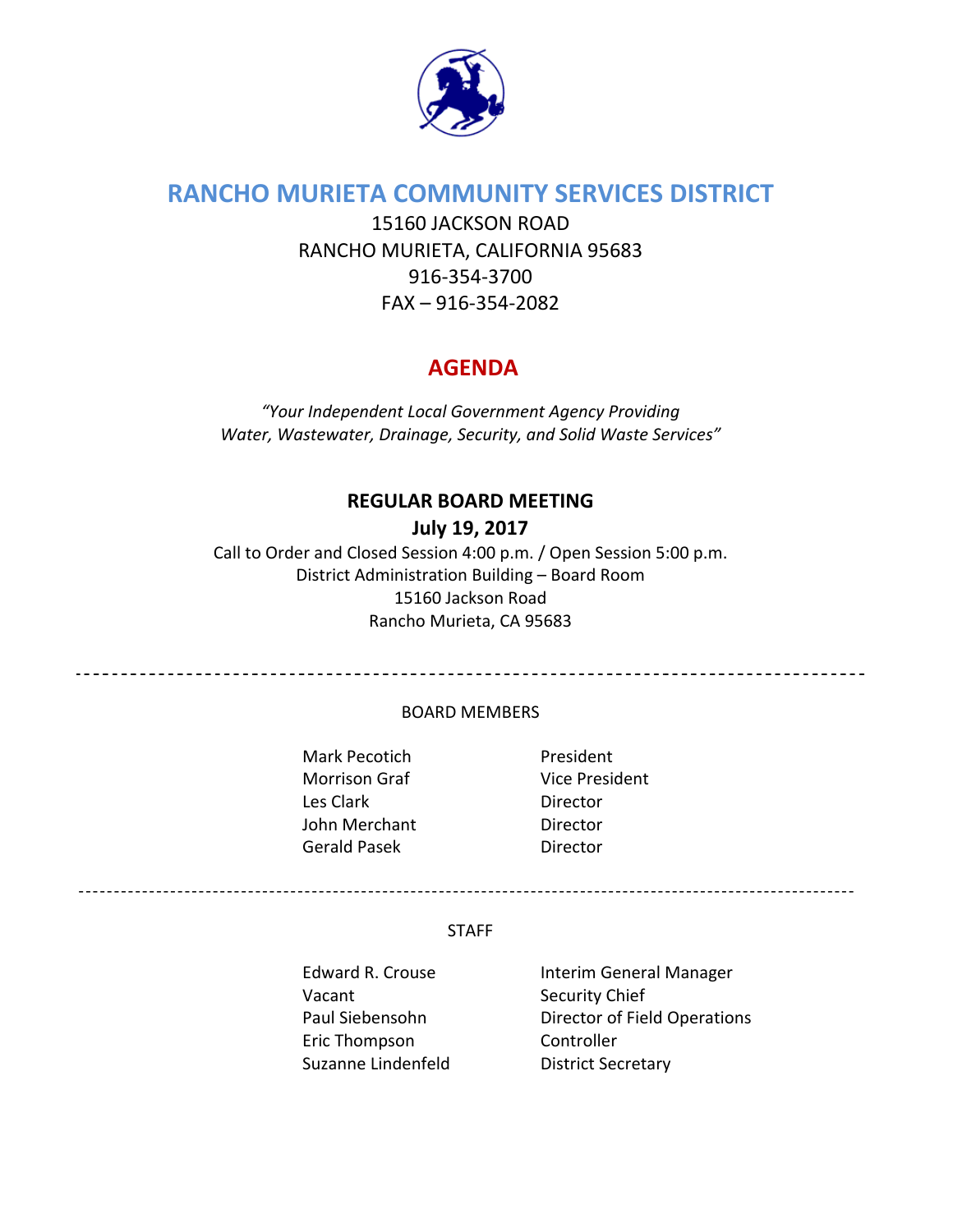# **RANCHO MURIETA COMMUNITY SERVICES DISTRICT**

JULY 19, 2017

#### REGULAR BOARD MEETING

Call to Order and Closed Session 4:00 p.m. / Open Session 5:00 p.m.

All persons present at District meetings will place their cellular devices in silent and/or vibrate mode (no ringing of any kind). During meetings, these devices will be used only for emergency purposes and, if used, the party called/calling will exit the meeting room for conversation. Other electronic and internet enabled devices are to be used in the "silent" mode. Under no circumstances will recording devices or problems associated with them be permitted to interrupt or delay District meetings.

## **AGENDA**

 **1. CALL TO ORDER** ‐ Determination of Quorum – President Pecotich **(Roll Call)** 4:00

ESTIMATED RUNNING TIME

#### **2. CONSIDER ADOPTION OF AGENDA** (Motion)

The running times listed on this agenda are only estimates and may be discussed earlier or later than shown. At the discretion of the Board, an item may be moved on the agenda and or taken out of order.

#### **3. EMPLOYEE ANNOUNCEMENTS, PROMOTIONS, COMMENDATIONS, AND KUDOS**

**A.** Email from Scott and Tessa Grimm

#### **4. CLOSED SESSION**

*Under Government Code 54957: Public Employee Performance Evaluation of the General Manager.*

*Closed session conference with General Manager as real property negotiator concerning price and terms of payment relating to: Real Property – proposed abandonment of a sewer easement over Sacramento County APN 073‐0190‐011; and, Other Negotiating Parties – William Geyer and Nadia West (Government Code section 54956.8).*

#### **5. OPEN SESSION/REPORT ACTION FROM CLOSED SESSION** 5:00

*The Board will discuss items on this agenda, and may take action on those items, including informational items and continued items. The Board may also discuss other items that do not appear on* this agenda, but will not act on those items unless action is urgent, and a resolution is passed by a two*thirds (2/3) vote declaring that the need for action arose after posting of this agenda.*

The running times listed on this agenda are only estimates and may be discussed earlier or later than shown. At the discretion of the Board, an item may be moved on the agenda and or taken out of order. *TIMED ITEMS as specifically noted, such as Hearings or Formal Presentations of community‐wide interest, will not be taken up earlier than listed.*

#### **6. COMMENTS FROM THE PUBLIC**

*Members of the public may comment on any item of interest within the subject matter jurisdiction of the District and any item specifically agendized. Members of the public wishing to address a specific agendized item are encouraged to offer their public comment during consideration of that item. With* certain exceptions, the Board may not discuss or take action on items that are not on the agenda.